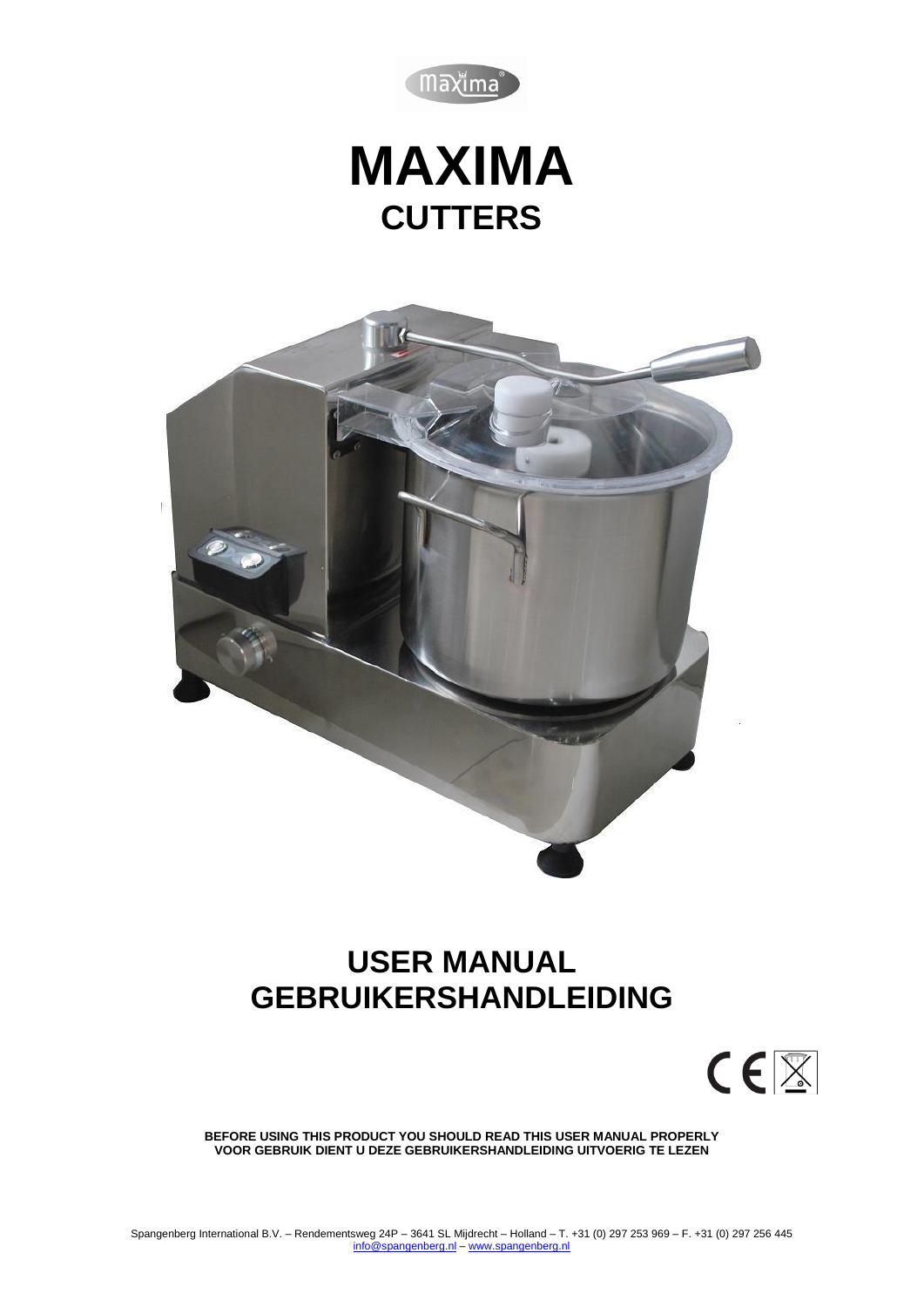

## **English**

## **Introduction**

Thank you for purchasing this Maxima product. In order to obtain the maximum benefit and use of this product, please read these instructions completely before attempting to install or use this product.

Your new Maxima product was manufactured with advanced production techniques. Every product is inspected and tested strictly to ensure safe and reliable operation before leaving the factory. All parameters have reached or exceeded the national standard.

The Maxima cutter range can be used for cutting, blending, liquefying and mixing food products as various types of ingredients as spices, nuts, poultry, oils and many more. The machines are safe, stable and easy-to-use. You can use different processing times to meet different cutting requirements and satisfactory results. All parts in contact with food are made of stainless steel or food grade plastics.

At Maxima we are very proud of our products and are completely committed to providing you with the best products and service possible. Your satisfaction is our number one priority

We know you will enjoy using this product and Thank You for choosing our product. We hope you consider Maxima for your future equipment purchases.

## **The Complete Range**

| Model               | Capacitv | Speed           | <b>Dimensions</b>  | Max. Power | Connection       |
|---------------------|----------|-----------------|--------------------|------------|------------------|
| Maxima MaxiCutter 6 | 6 liter  | 1100 - 2800 rpm | 280 x 280 x 380 mm | 750 Watt   | 220V/50Hz/1Phase |
| Maxima MaxiCutter 9 | 9 liter  | 1100 - 2800 rpm | 470 x 290 x 435 mm | 750 Watt   | 220V/50Hz/1Phase |

## **Spareparts**





- 1. Container
- 2. Cover
- 3. Safety switch
- 4. Casing
- 5. Power cable
- 6. Feet
- 7. Button board
- 8. Speed controlling knob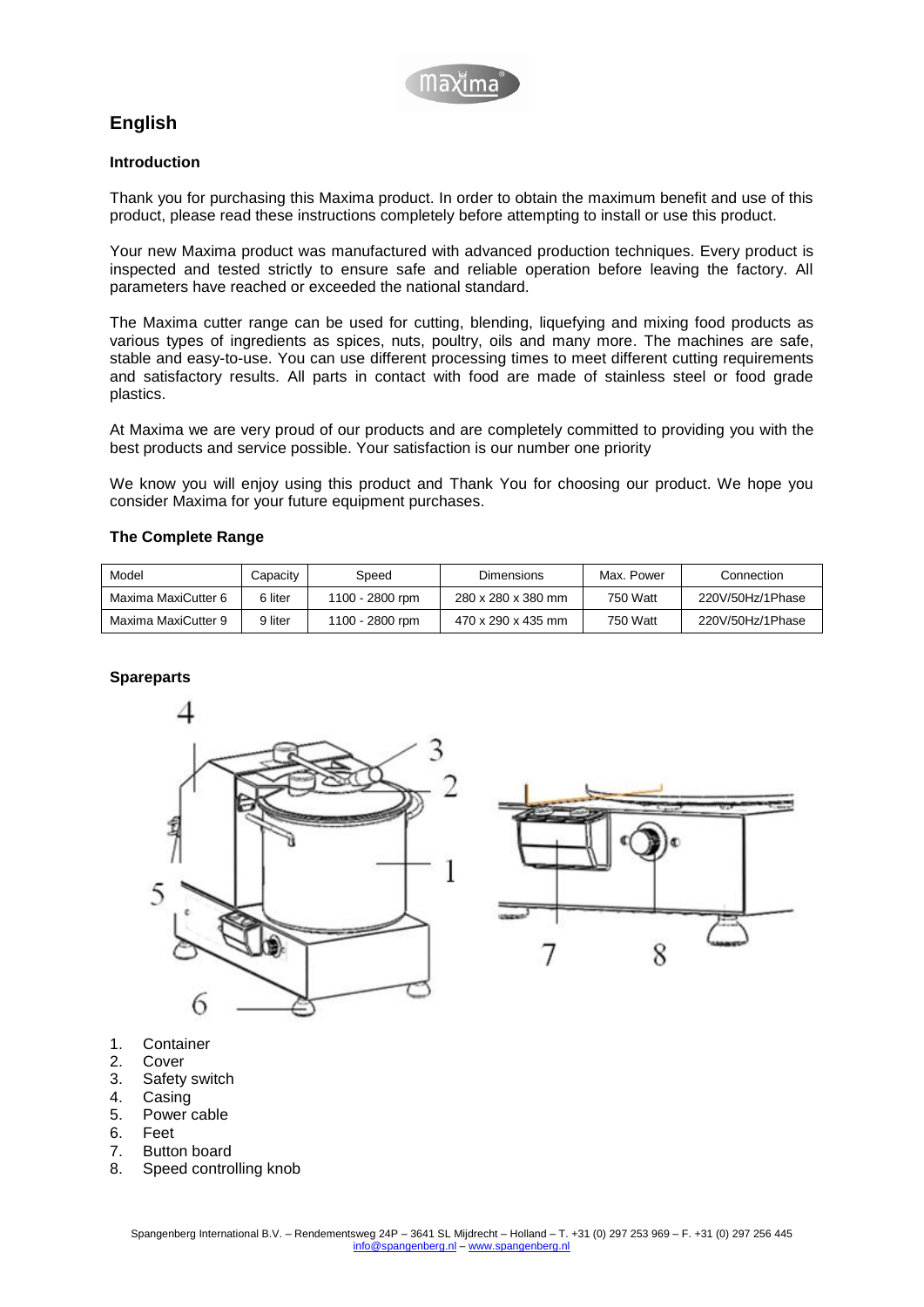

## **Features**

- **Certifications:** All Maxima machines are CE certified.
- **Motors:** All Maxima machine motors are designed specifically for heavy duty applications.
- **Transmission:** All Maxima gears, shafts, bearings, seals and belts are high quality and durable.
- **Controls:** All Maxima cutters have a separate start and stop button so that operators can easily stop the machine in an emergency situation. The speed can be adjusted by a speed handle or knob.

## **Safety Regulations**

- The machine may only be used for the purpose for which it was intended and designed. The manufacturer is not liable for any damage caused by incorrect operation and improper use.
- Keep the machine and electrical plug away from water and any other liquids. In the unlikely event that the machine should fall into water, immediately pull the plug out of the socket and have the machine checked by a certified technician. **Not following these instructions could give rise to life-threatening situations.**
- Never try to open the casing of the machine yourself.
- Do not insert any objects in the casing of the machine.
- Do not touch the plug with wet or damp hands.
- Regularly check the plug and cord for any damage. When the plug or cord is damaged, you should have it repaired by a certified repair company.
- Do not use the machine after it has fallen or is damaged in any other way. Have it checked and repaired by a certified repair company.
- Do not try to repair the machine yourself. **This could give rise to life-threatening situations.**
- Make sure the cord does not come in contact with sharp or hot objects and keep it away from open fire. To pull the plug out of the socket, always pull on the plug and not on the cord.
- Make sure that no one can accidentally pull the cord loose or trip over the cord.
- Always keep an eye on the machine when in use.
- Never put your hands near the moving parts of the machine.
- Never let children use professional machines.
- Always pull the plug out of the socket when the machine is not being used and always before cleaning.
- **Warning!** As long as the plug is in the socket the machine is connected to the power source.
- Turn off the machine before pulling the plug out of the socket.
- Never try to move or carry the machine by the power cord.
- This machine may only be used for its intended purpose: cutting and blending food products.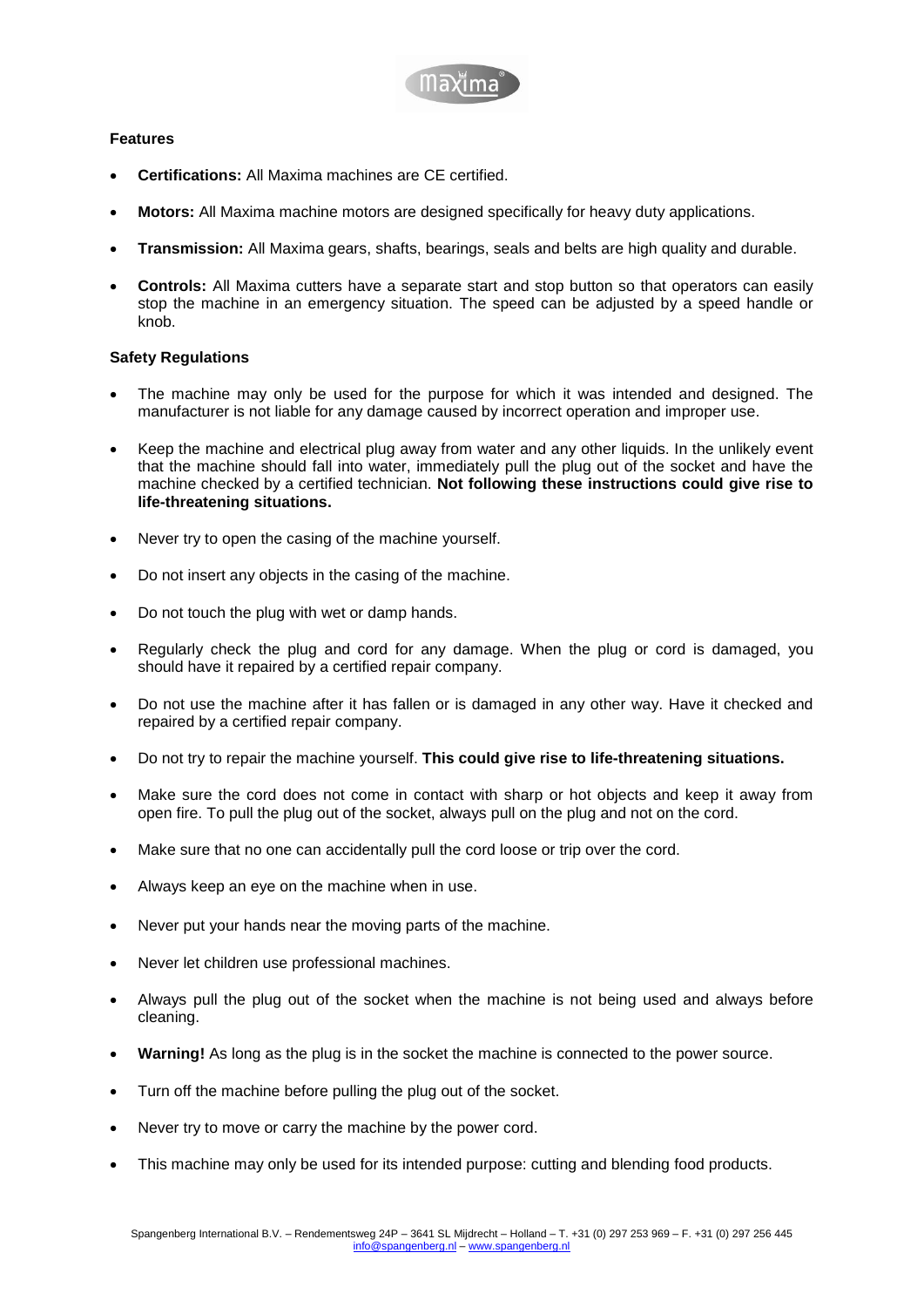

- Do not use any extra devices that are not supplied along with the machine.
- Avoid overloading.
- The electrical installation must satisfy the applicable national and local regulations.

## **First Time Use**

- Unpack and inspect your machine immediately after receipt. If there are any latent defects or damage to the machine then immediately contact the freight carrier as well as your dealer. Save all packaging materials for inspection by the freight carrier.
- Read this instruction manual completely before attempting to install and operate this product. All installations and set ups must be done by authorized service agents, your dealer, or Maxima representatives.
- The machine must be positioned on a flat surface with sufficient space around the machine to allow for easy access to the machine, and for cleaning and ventilation.
- If your machine is supplied with a factory fitted molded plug then you may plug the unit into a standard electrical outlet. Make sure that the voltage of the machine and the wall outlet are compatible. If your machine is not supplied with a factory fitted molded plug then a qualified electrical technician must be contacted to wire the unit to the power supply.
- Before using your machine for the first time it is recommended that the exterior of the machine is wiped down with a damp cloth, and the bowl, lid and knife are washed using a food safe cleaning detergent and rinsed with warm water.
- Level and position the machine in such a way that the plug is accessible at all times.

## **Operation**

- Plug the machine into the main socket.
- Before turning on the cutter, fill the bowl with the product to be processed and put it correctly on the motor base. Make sure that the bowl connects with the safety switch.
- **Warning!** Never overload the machine. Never fill the machine more than 50% of the bowl capacity. In case of heavy operation this capacity may even be less. Consult your authorized reseller in case of doubt.
- **Suggestion!** We advise you to not put large chunks in the cutter, but smaller pieces.
- Make sure that the lid is the perfect position and in contact with the safety switch.
- Once the speed has been selected, press the green start button to activate the cutter. The bowl and lid must be fixed correctly for the cutter to operate. If the bowl and lid are not fixed properly then the cutter will not function.
- To change speeds you can use the switch on the side of the appliance. With this switch you can change speeds easily.
- When cutting light batches it is recommended that the cutter is not used continuously for a time period of more than 30 minutes and a cooling off period of 15-20 minutes should be allowed between cycles.
- When cutting heavier batches it is recommended that the cutter does not run for more than 15 minutes continuously and a cooling off period of 20-30 minutes should be allowed between batches.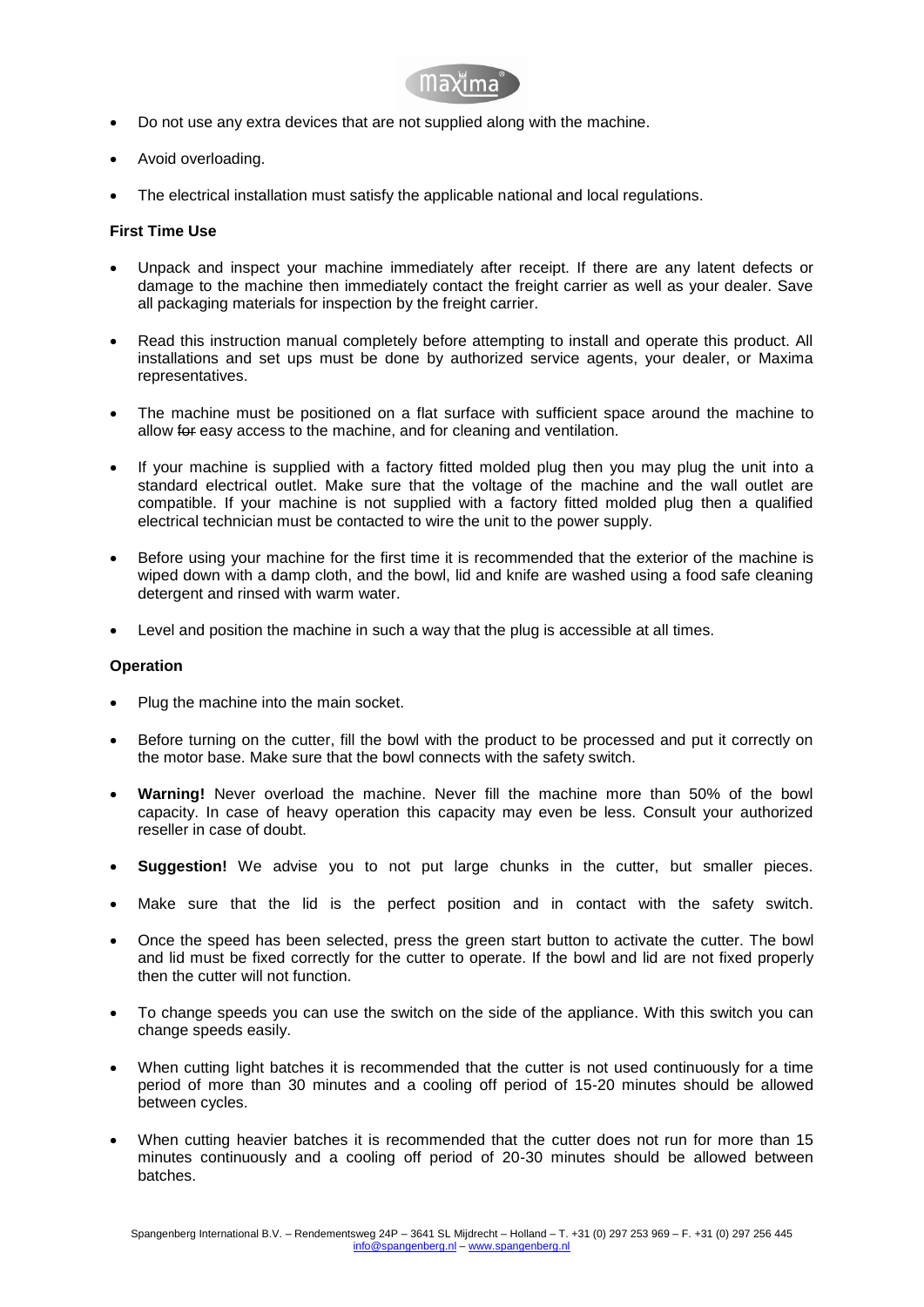

- When the machine is working you can let more food products drop in through the filling opening.
- It is not allowed to push on top off the appliance, you should keep a little distance. Do stay near the appliance though in case of an **EMERGENCY**.
- **Warning!** In any case of **EMERGENCY** press the red button to stop the appliance.
- Should the machine not be used for a longer period, please remove the plug from the main socket.

## **Safety Features**

The machine is fitted with the following safety features designed to protect the user and the machine against injury or damage:

- **Bowl Safety Switch** The bowl must be in the perfect fixed position in order to activate the cutter. If the bowl is not fixed properly then the cutter will not start. If the bowl is removed during operation then the cutter will switch off. **Never try to remove the bowl during operation.**
- **Lid Safety Switch** The lid must be in the perfect fixed position in order to activate the cutter. The lid must be fixed using the two clamps that are on both sides of the bowl and the safety handle on top. If the lid is not fixed properly then the cutter will not start. If the lid is removed during operation then the cutter will switch off. **Never try to remove the lid during operation.**
- **Overheat Protection** The motor is fitted with a safety shut off device which will automatically turn off the machine if the temperature of the motor exceeds the manufacturers recommended operating limits. If this happens then the machine should be left off for a minimum of 60 minutes in order to allow the motor to cool down. After the cool down period then the user can continue use of the machine.
- **Overload Protection** The machine is fitted with an overload protection switch which will trip if the batch size being cutting is too heavy. If this happens then reduce the batch size.

## **Cleaning and Maintenance**

- Always remove the plug from the socket before cleaning the machine.
- **ATTENTION!** Never immerse the machine in water or any other liquid!
- Clean the outside of the machine with a damp cloth (water with mild detergent).
- Never use aggressive cleaning agents or abrasives. Do not use any sharp or pointed objects. Do not use petrol or solvents! Clean with a damp cloth and detergent if necessary. Do not use abrasive materials.
- Change the sealing ring in time. Especially when leakage is suspected or discovered.
- **ATTENTION!** Never hose down the machine!

## **Storage**

Store in a cool and dry place.

## **Warranty**

Thank you for using our products, our company will follow related provisions from our 'Algemene Voorwaarden'.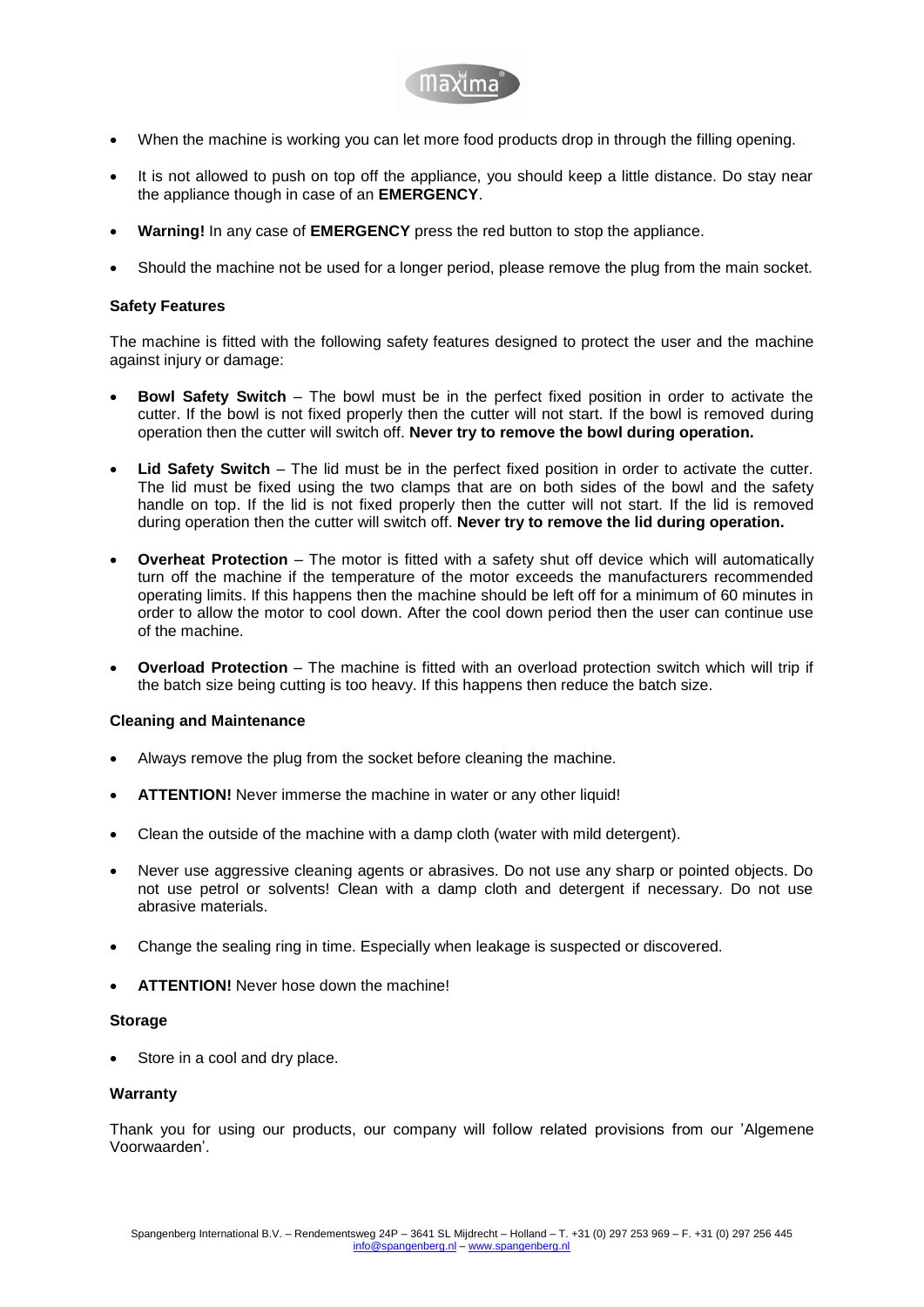

We provide 12-month warranty from the date of purchase (invoice date). In the warranty period, our company is responsible for free parts if there is a device fault or quality problem of spare parts under correct operation. This is without prejudice to your statutory rights.

The following exempts warranty:

- 2. Damages result from transportation, installation, improper connections.
- 3. Component damages caused by failing to provide power and voltage as required in technical data.
- 4. Damages caused by disassembling products, adjust or change the mechanical and electrical structures without permission.
- 5. Damages caused by improper operation, overloading, cleaning and maintenance.
- 6. Non-man-made damage, such as damages from abnormal voltage, fire, building collapse, lightning, floods and other natural disasters, and damages from rats and other pests.
- 7. Failure in following the manual when operating.
- 8. Wearable and expendable parts.
- 9. Altered invoice or without invoice.

In line with our policy of continuous product development we reserve the right to change the product, its packaging or documentation without notice.

## **Discarding**

 When discarding the machine at the end of its useful life, please observe the regulations and guidelines in force at that time.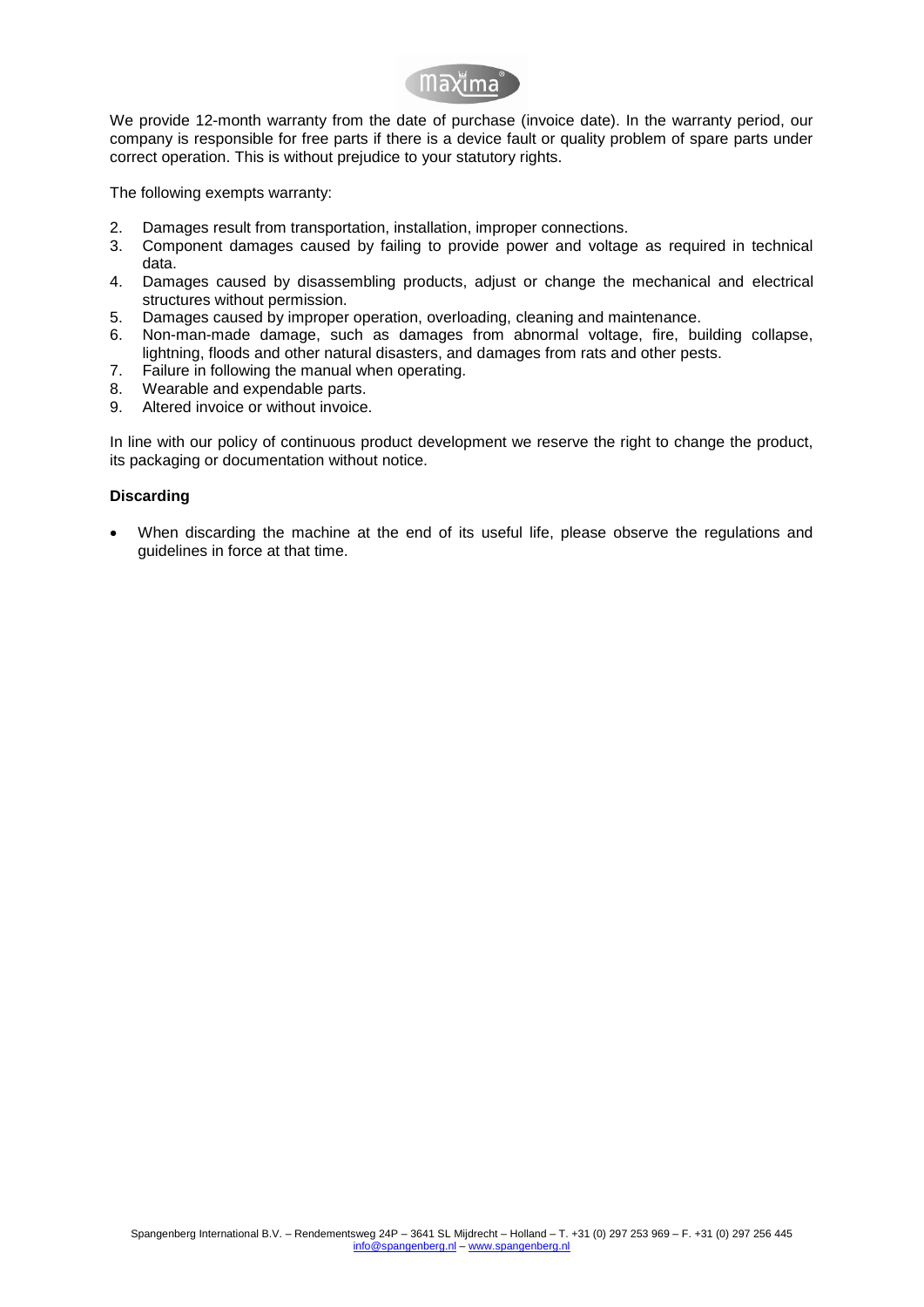

## **Nederlands**

## **Introductie**

Bedankt voor het aanschaffen van dit Maxima product. Deze instructies dienen volledig gelezen te worden voordat u dit product gaat installeren of gebruiken. Op deze manier kunt u optimaal van dit product gebruik maken.

Uw nieuwe Maxima product is geproduceerd met geavanceerde productietechnieken. Elk product wordt voor verzending geϊnspecteerd en getest om veiligheid en betrouwbaarheid te kunnen waarborgen. Alle parameters voldoen volgens de nationale standaarden.

Het gamma Maxima cutters kunt u gebruiken voor het verhakselen, blenden, vloeibaar maken en mixen van voedingsproducten. De machines zijn veilig, stabiel en gemakkelijk te gebruiken. Door het gebruik van verschillende procestijden kunt u benodigde resultaten naar voldoening behalen. Alle delen in contact met voedsel zijn gemaakt van RVS of voedselveilige kunststoffen.

Bij Maxima zijn wij erg trots op onze producten en zijn volledig gecommitteerd om u van de beste producten en service te voorzien. Uw tevredenheid is onze nummer 1 prioriteit.

Wij weten dat u met plezier dit product zal gaan gebruiken en bedanken u voor uw keuze. Wij hopen dat u Maxima in gedachten houdt bij toekomstige aanschaf van apparatuur.

## **Het Complete Gamma**

| Model               | Capaciteit | Snelheid        | Afmetingen         | Max. Wattage | Aansluiting      |
|---------------------|------------|-----------------|--------------------|--------------|------------------|
| Maxima MaxiCutter 6 | 6 liter    | 1100 - 2800 rpm | 280 x 280 x 380 mm | 750 Watt     | 220V/50Hz/1Phase |
| Maxima MaxiCutter 9 | 9 liter    | 1100 - 2800 rpm | 470 x 290 x 435 mm | 750 Watt     | 220V/50Hz/1Phase |

## **Onderdelen**





- 1. Kuip
- 2. Deksel
- 3. Veiligheidsschakelaar
- 4. Behuizing
- 5. Stroomsnoer
- 6. Voetjes
- 7. Aan/Uit schakelaar
- 8. Snelheidsschakelaar

## **Kenmerken**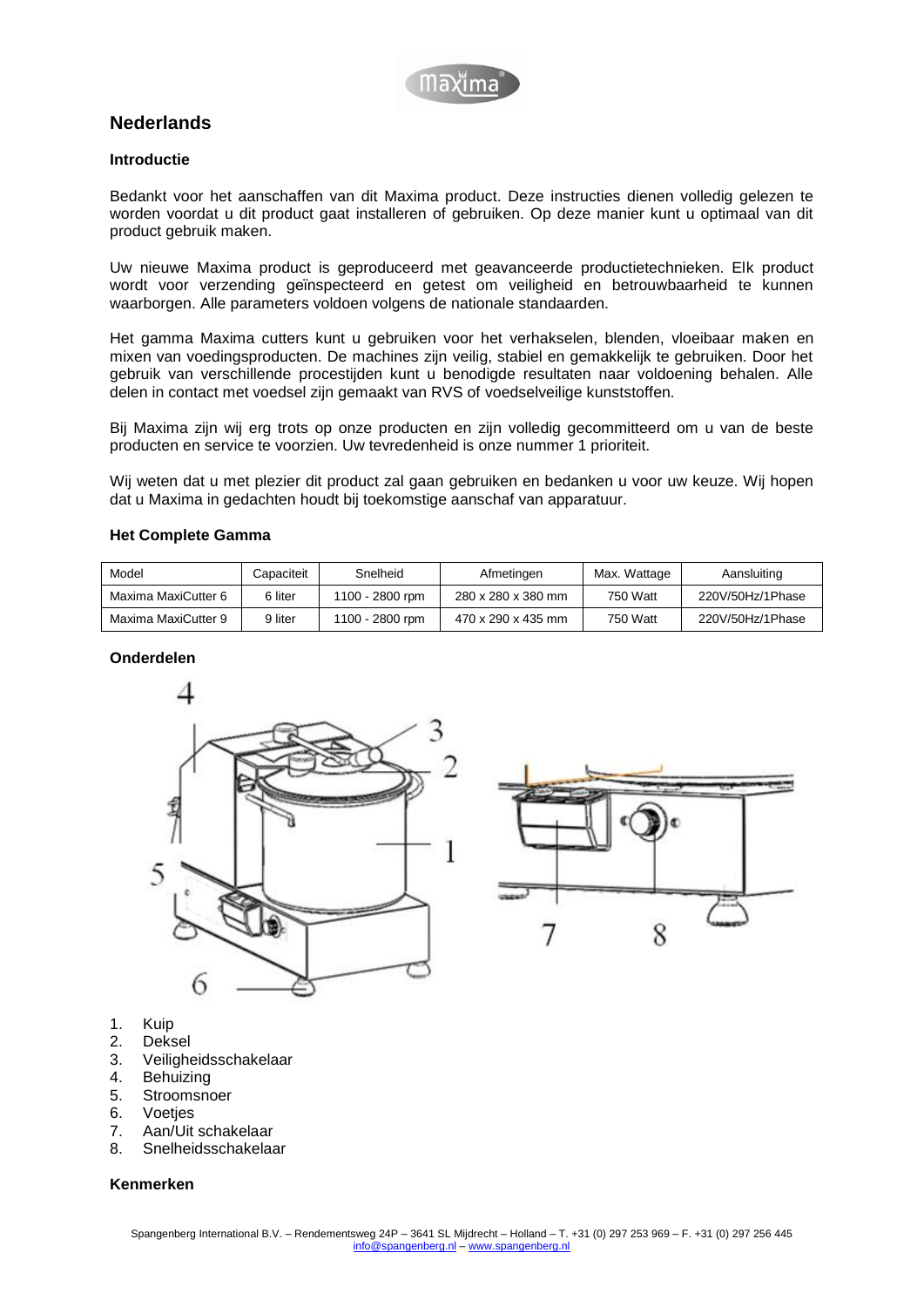

- **Certificeringen:** Alle Maxima machines zijn CE gecertificeerd.
- **Motoren:** Alle Maxima motoren zijn ontworpen voor professioneel gebruik.
- **Overbrenging:** Alle Maxima tandwielen, assen, lagers, sluitringen en snaren zijn van hoge kwaliteit en duurzaamheid.
- **Besturing:** Alle Maxima cutters hebben separate start- en stopknoppen zodat operators de machine gemakkelijk kunnen stoppen in een noodsituatie. De snelheid kan worden aangepast met een regelaar.

## **Veiligheidsvoorschriften**

- De machine mag alleen worden gebruikt voor het beoogde doel waarvoor de machine is ontworpen. De fabrikant is geenszins verantwoordelijk voor enige schade voortvloeiende uit incorrect gebruik of verkeerde toepassing.
- Houdt de machine en de elektrische aansluiting weg van water en andere vloeistoffen. Als de machine per ongeluk in het water valt, trek dan onmiddellijk de stekker uit het stopcontact en laat de machine nakijken door een gecertificeerde monteur. **Het niet navolgen van deze instructies kan levensgevaarlijke situaties veroorzaken.**
- Probeer nooit zelf de behuizing van een apparaat open te maken.
- Stop geen objecten in de behuizing of openingen van het apparaat.
- Raak de stekker niet aan met natte handen.
- Controleer de stekker en het snoer regelmatig op schade. Wanneer de stekker of het snoer is beschadigd, laat deze dan direct repareren door een gecertificeerd onderhoudsbedrijf.
- Gebruik het apparaat niet nadat het is gevallen of op een andere manier is beschadigd. Laat het apparaat direct nakijken door een gecertificeerd onderhoudsbedrijf.
- Probeer het apparaat niet zelf te repareren. **Het niet navolgen kan levensgevaarlijke situaties veroorzaken.**
- Zorg ervoor dat het snoer niet in contact komt met scherpe of hete objecten en houdt deze weg van open vuur. Als u de stekker uit het stop contact wilt verwijderen, trek dan aan de stekker en niet aan het snoer.
- Zorg ervoor dat niemand per ongeluk het snoer kan lostrekken of over het snoer kan vallen.
- Blijf altijd bij de machine wanneer deze in gebruik is.
- Houd uw handen weg van de bewegende delen van de machine.
- Laat kinderen nooit professionele apparatuur gebruiken.
- Trek de stekker uit het stopcontact wanneer het apparaat niet wordt gebruikt, of voor het schoonmaken.
- **Let op!** Zolang de stekker in het stopcontact zit is de machine verbonden met het elektriciteitsnet.
- Zet de machine uit alvorens de stekker uit het stopcontact wordt verwijderd.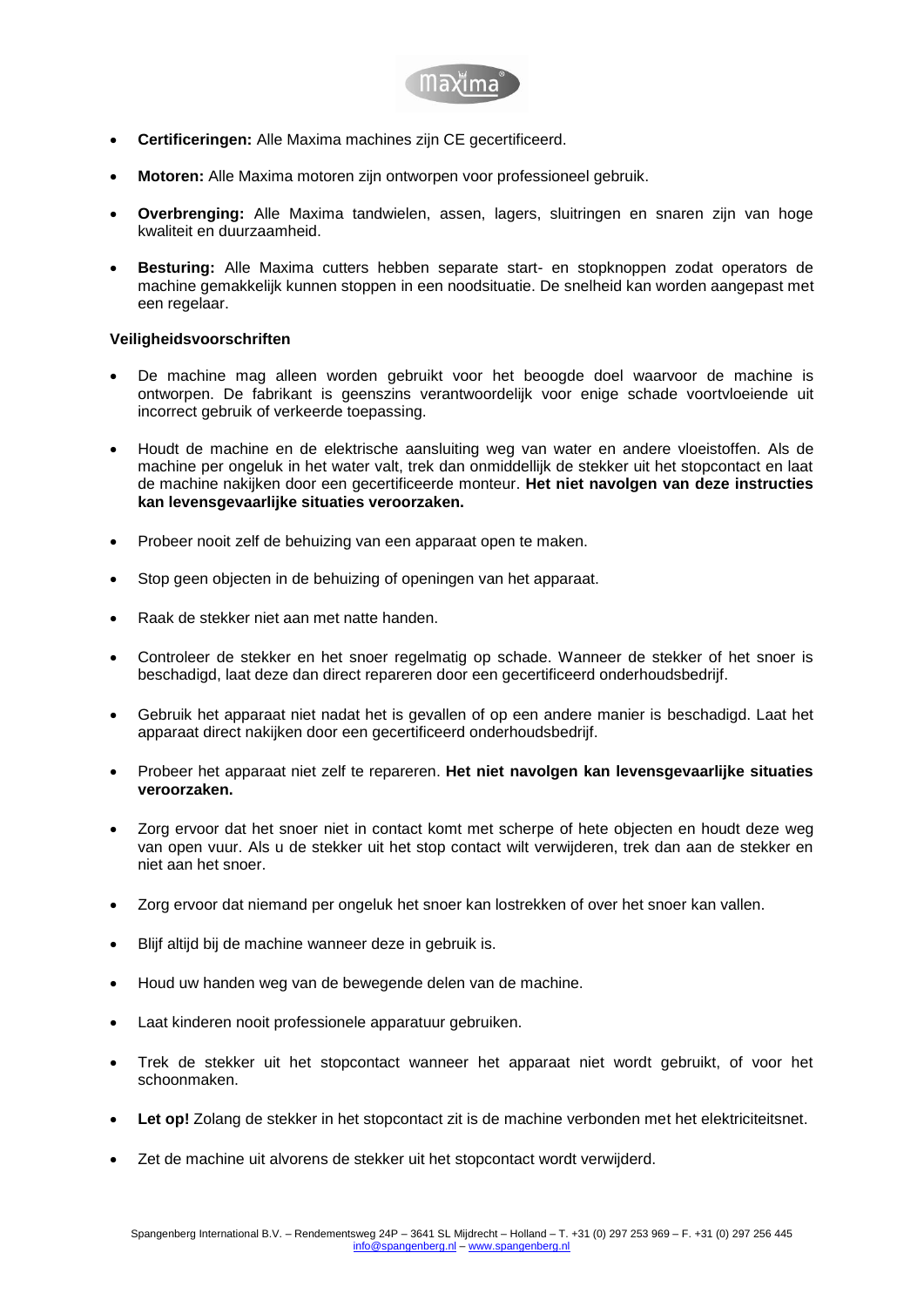

- Verplaats of til het apparaat nooit op aan het snoer.
- Deze machine mag alleen worden gebruikt voor het beoogde doel: het verhakselen en mixen van voedselproducten.
- Gebruik geen extra accessoires die niet bij de machine zijn geleverd.
- Voorkom overbelasting.
- De elektrische installatie moet voldoen aan de nationale en regionale eisen.

## **Voorbereiding voor eerste ingebruikname**

- Open de verpakking en inspecteer de machine direct na ontvangst. Als er schade is, of de machine is defect, neem dan direct contact op met de transporteur en de wederverkoper. Bewaar alle verpakkingsmaterialen voor inspectie door de transporteur of wederverkoper.
- Lees deze gebruikershandleiding volledig voordat u de machine gaat installeren en gebruiken. Alle installaties en inwerkstellingen moeten worden verricht door gecertificeerde onderhoudsbedrijven, uw wederverkoper of vertegenwoordigers van Maxima.
- Plaats het apparaat waterpas op een stabiele ondergrond om te voorkomen dat deze valt en verwondingen aanricht.
- Plaats het apparaat zo, dat er een ruimte tussen de zijwanden en de muren of andere voorwerpen een ruimte van minimaal 10 cm is.
- Plaats het apparaat niet direct naast bronnen die warmte uitstralen (bijvoorbeeld gasfornuis of verwarming).
- Als uw apparaat is voorzien van een fabriek aangesloten stekker en snoer, dan kunt u het apparaat met het stopcontact verbinden. Let op dat het voltage van het apparaat en het contact overeenkomen.
- Voor het eerste gebruik is het aan te raden om de behuizing met een vochtige doek af te nemen en de kuip, het deksel, en het mes te reinigen met een mild reinigingsmiddel en af te spoelen met warm water.
- **LET OP!** Gebruik geen agressieve of bijtende reinigingsmiddelen. Gebruik ook geen benzine houdende of oplosmiddelen gebruiken. Zorg ervoor dat er geen water in het apparaat komt.
- Plaats de machine op een dergelijke manier zodat u altijd bij de stekker kunt.
- Volg de stappen die aangegeven worden in het volgende hoofdstuk 'Gebruik'.

## **Gebruik**

- Stop de stekker in een geaard stopcontact.
- Voordat u de cutter activeert, vul de kuip met het te verwerken product en plaats de kuip correct op het motorblok. Zorg er voor dat de kuip verbinding maakt met de veiligheidsschakelaar.
- **Let op!** Overbelast de machine nooit. Vul de machine niet meer dan 50% van de inhoud van de kuip. Als u zware producten wilt verwerken kan dit zelfs minder zijn. Consulteer uw wederverkoper in geval van twijfel.
- **Tip!** Wij raden u aan de voedselwaren in niet al te grote brokken in de machine te stoppen.
- Zorg er voor dat het deksel perfect wordt geplaatst en in contact is met de veiligheidsschakelaar.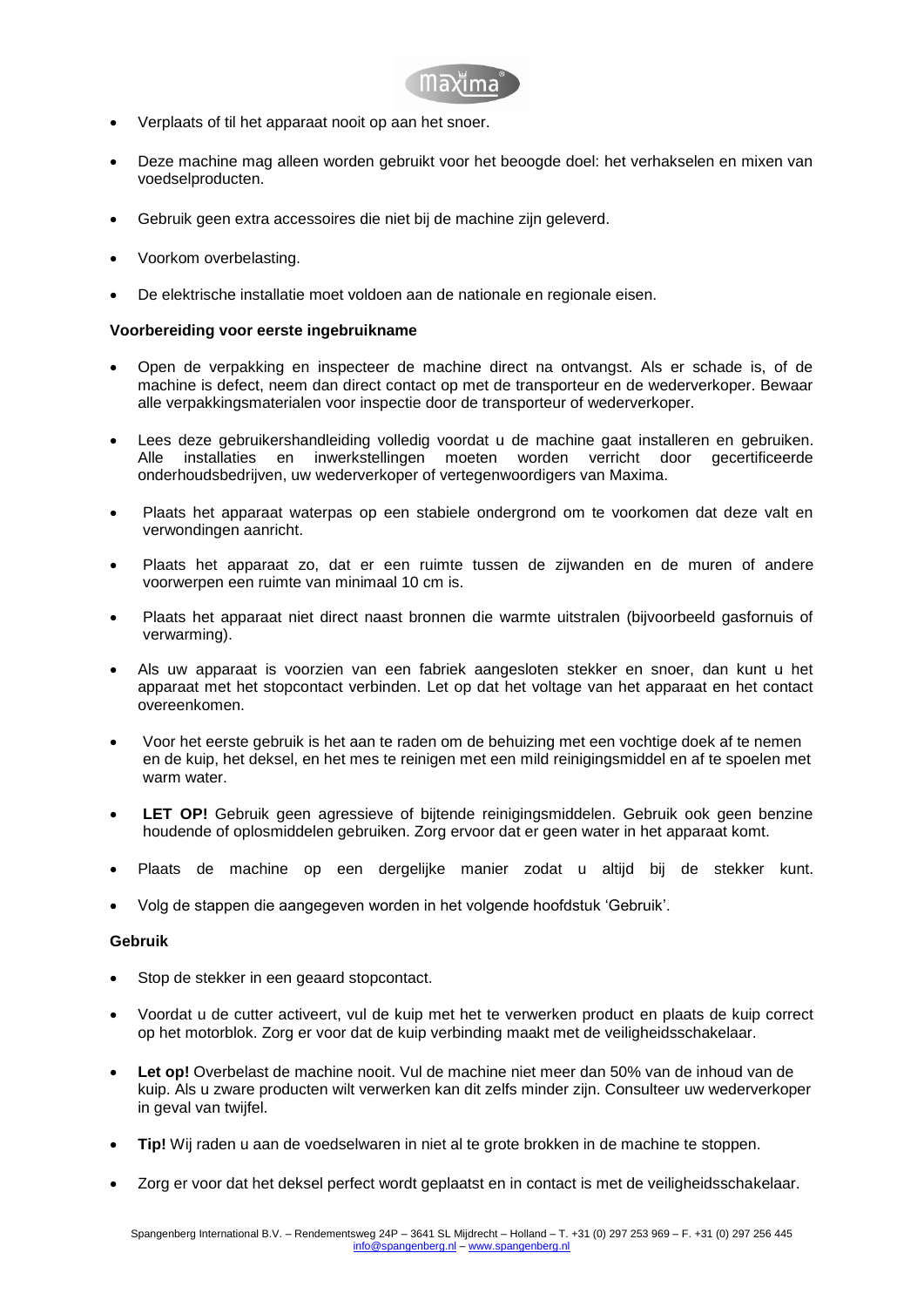

- Zodra een snelheid is geselecteerd, druk op de startknop om de machine te activeren. De kuip en het deksel moeten correct zijn gefixeerd om de cutter te kunnen laten werken. Als de kuip of het deksel verkeerd zijn geplaatst, zal de machine niet werken.
- Om de snelheid te veranderen kunt u de schakelaar aan de zijkant van de machine gebruiken. Met deze schakelaar kunt u de snelheid traploos veranderen.
- Als u kleine hoeveelheden verwerkt raden wij u aan om de machine niet langer dan 30 minuten achter elkaar te gebruiken en een koelingsperiode in acht te nemen van 15 – 20 minuten.
- Als u grote hoeveelheden verwerkt raden wij u aan om de machine niet langer dan 15 minuten achter elkaar te gebruiken en een koelingsperiode in acht te nemen van 20 – 30 minuten.
- Wanneer de machine in werking is, kunt u voedsel via de sluis naar binnen laten vallen.
- Het is niet toegestaan op de machine te drukken wanneer deze in gebruik is, u dient een gepaste afstand te houden. Blijf wel in de buurt i.v.m. het stoppen van de machine of dergelijke.
- Als de machine voor een langere periode niet wordt gebruikt, verwijder dan de stekker uit het stopcontact.

## **Veiligheidskenmerken**

De machine is voorzien van de onderstaande veiligheidskenmerken om de gebruiker en de machine te beschermen tegen ongelukken of schade.

- **Kuip Veiligheidsschakelaar** De kuip moet goed worden geplaatst om de cutter te kunnen starten. Als de kuip niet goed is geplaatst, dan zal de cutter niet starten. Als de kuip tijdens gebruik wordt verwijderd zal de machine stoppen. **Probeer nooit de kuip te verwijderen tijdens gebruik.**
- **Deksel Veiligheidsschakelaar** Het deksel moet goed worden geplaatst om de cutter te kunnen starten. Als het deksel niet goed is geplaatst, dan zal de cutter niet starten. Het deksel dient te worden gefixeerd door middel van de veiligheidshendel bovenop de cutter. Als het deksel tijdens gebruik wordt verwijderd zal de machine stoppen. **Probeer nooit het deksel te verwijderen tijdens gebruik.**
- **Bescherming Overhitting** De motor is voorzien van een mechanisme dat de machine zal stopzetten als de temperatuur van de motor de toegelaten temperatuur overschrijdt. Als dit gebeurt, dient de machine minimaal 60 minuten af te koelen. Na de koelingsperiode mag de machine weer worden gebruikt.
- **Bescherming Overbelasting** De machine is voorzien van een bescherming tegen overbelasting. Deze schakelaar zal omslaan als de productiecapaciteit van de machine wordt overschreden. Als dit gebeurt, dient men de kuip minder af te vullen.

## **Reiniging en Onderhoud**

- Verwijder altijd de stekker uit het stopcontact alvorens de machine wordt gereinigd.
- Let op! Dompel de machine nooit in water of een andere vloeistof.
- Reinig de machine met een vochtige doek (water met mild reinigingsmiddel).
- Gebruik geen agressieve of bijtende middelen. Gebruik geen scherpe of puntige objecten. Gebruik geen petroleum of andere oplosmiddelen. Gebruik een zachte doek met detergent. Gebruik geen schurende materialen.